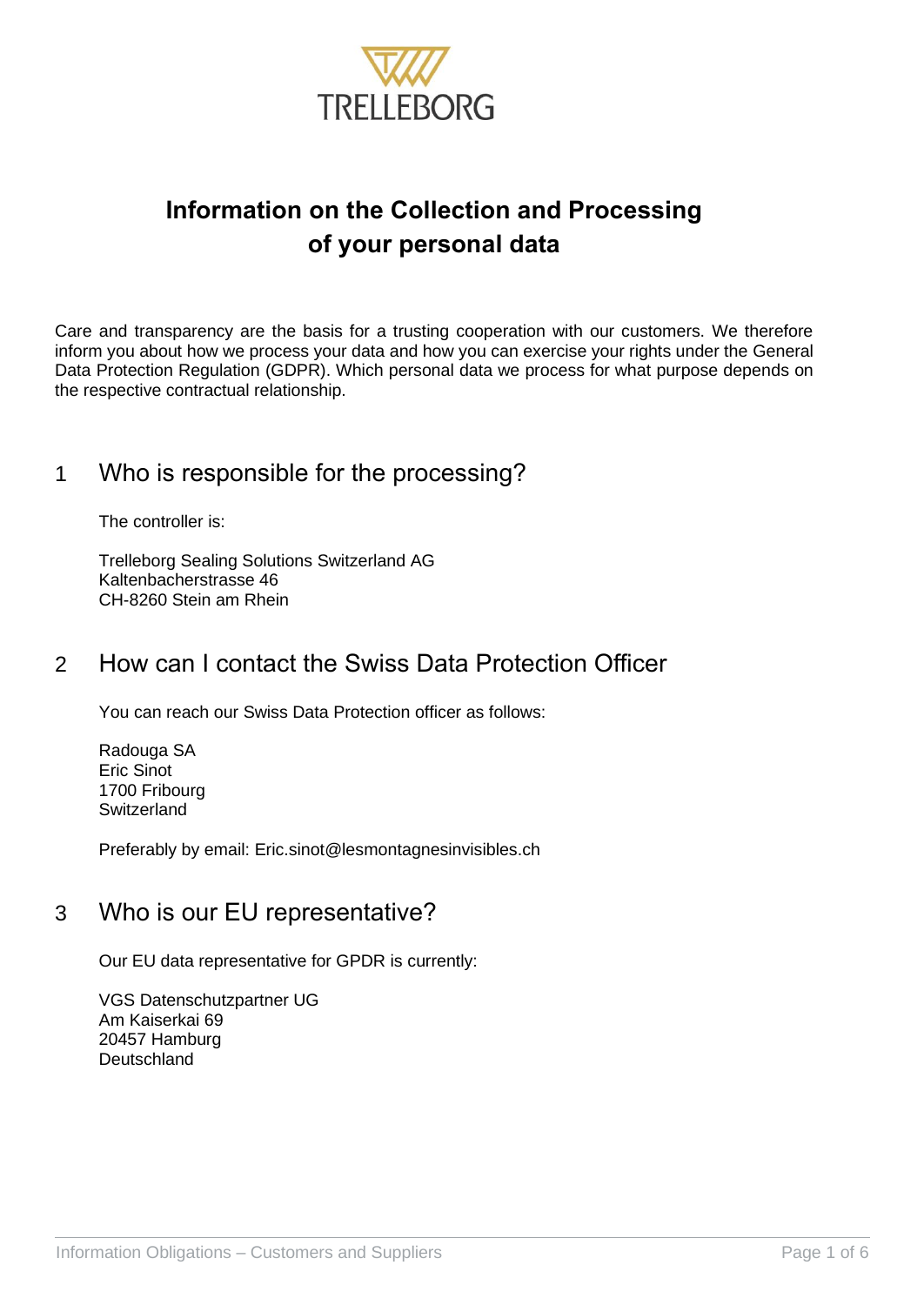

### 4 Which personal data do we use?

If you have an enquiry, have us prepare an offer or conclude a contract with us, we will process your personal data. In addition, we process your personal data, among other things, to fulfil legal obligations, to protect a legitimate interest or on the basis of a consent given by you.

Depending on the legal basis, the categories of personal data are as follows:

- Name, Surname
- Address
- Communication Data (telephone, e-mail-address)
- Contract master data, especially contract number, duration, period of notice, type of contract
- Invoice data / turnover data
- Data on creditworthiness
- Payment data / account data
- Account information, in particular registration and logins

### 5 From which sources does the data come?

We process personal data that we receive from our customers, service providers and our suppliers, as well as from public sources or social platform that we share in common with you.

### 6 For what purposes do we process your data and on what legal basis?

We process your personal data in particular in compliance with the General Data Protection Regulation (GDPR) and the Swiss Federal Data Protection Act (FDPA) as well as all other relevant laws.

#### $6.1$ **Data processing on the basis of a consent given by you (Art. 6 para. 1 lit. a GDPR)**

If you have given us your voluntary consent to the collection, processing or transfer of certain personal data, then this consent forms the legal basis for the processing of this data.

In the following cases we process your personal data on the basis of your consent:

- Sending an e-mail newsletter
- Personalized newsletter tracking
- Market research (e.g. customer satisfaction surveys)
- Marketing and advertising of customer profiles
- Publication of a customer reference (name and picture)

#### **For the performance of a contract (Art. 6 para. 1 lit. b GDPR)**

We use your personal data for preparation of offers, the execution of the order, a purchase contract, a treatment contract or rental contract as well as to reply to your requests.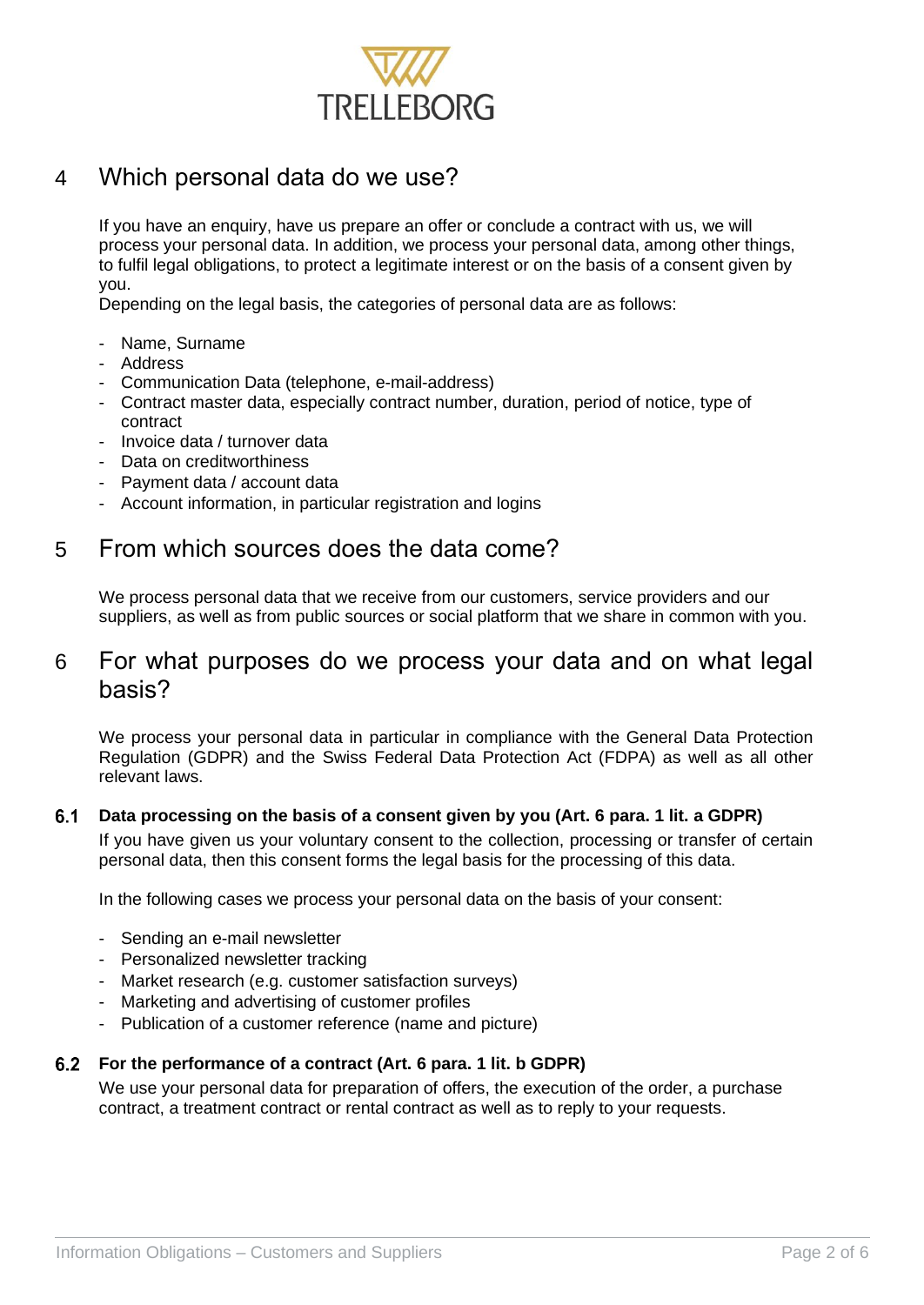

Within this contractual relationship we will process your data in particular to carry out the following activities:

Contract-related contact, contract management, ongoing customer service, service center, warranty claims, receivables management, contract termination management.

### **To fulfil legal obligations (Art. 6 para. 1 lit. c GDPR)**

As a company we are subject to various legal obligations. The processing of personal data may be necessary to fulfil these obligations.

- Control and reporting obligations
- Creditworthiness, age and identity checks
- Prevention of criminal acts

#### **On the basis of a legitimate interest of the controller (Art. 6 para. 1 lit. f GDPR)**

In certain cases, we process your data to protect our legitimate interests or that of third parties:

- Central customer data management within the Group
- Measures for building and plant safety
- Ensuring IT security and operation

### 7 To whom will your data be passed on?

In order to fulfil our contractual and legal obligations, we will pass on your data to different public and internal places, as well as external service providers.

#### Companies within the Group:

The Business Area Trelleborg Sealing Solutions ("BA") maintains a centralized customer data management to which employees of affiliated companies with this BA have access in order to provide you with a full range of services from a single source. The BA companies can be accessed via this [link.](https://www.tss.trelleborg.com/en/contact/contact-form)

#### External Service Providers:

- IT service providers (e.g. maintenance service providers, hosting service providers)
- Service provider for file and data destruction
- Printing services
- Telecommunications
- Payment service providers
- Consulting
- Service Provider for Marketing or Sales
- Authorized dealers
- Web hosting service provider
- Letter shops
- Auditors and accountants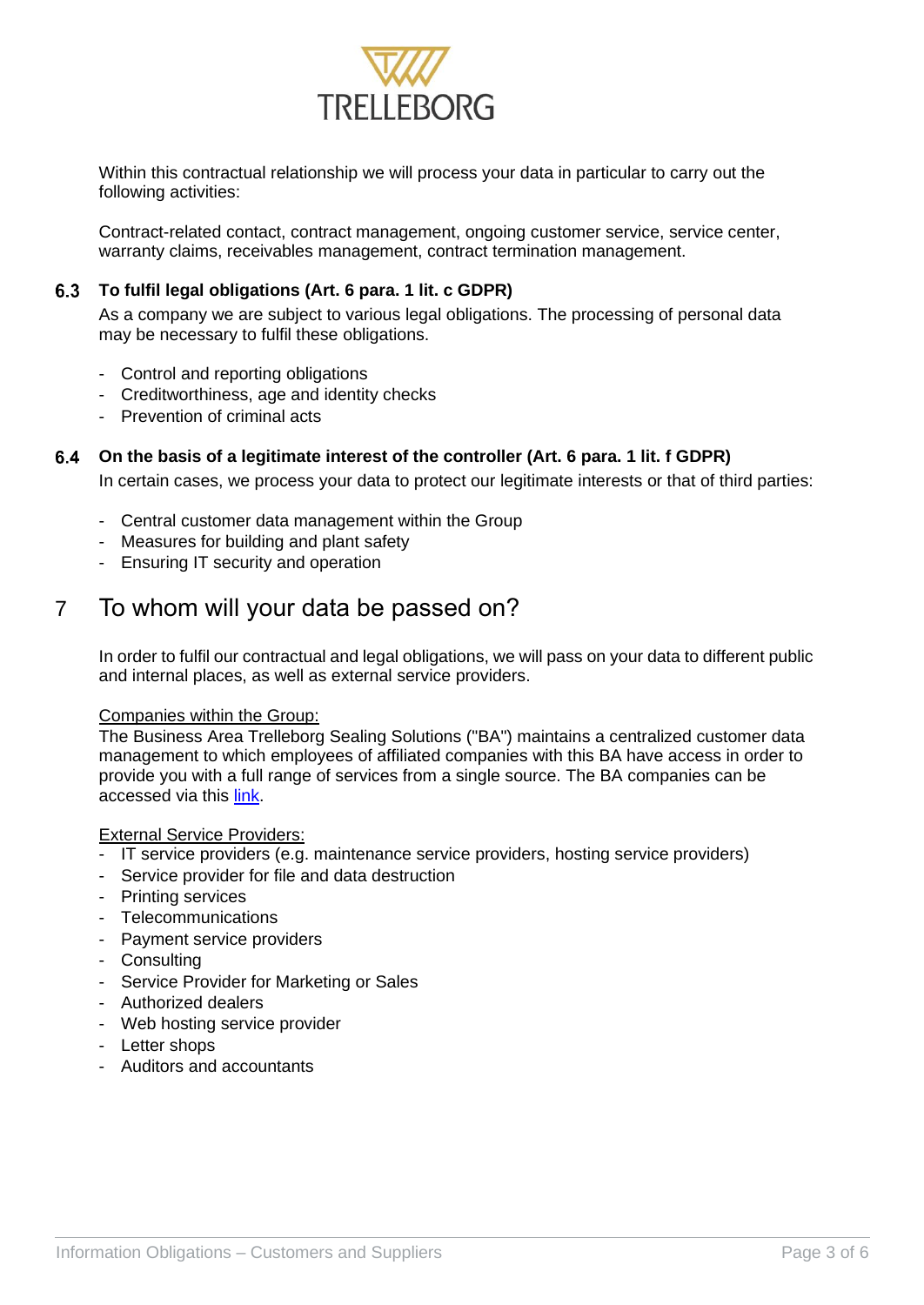

#### Public bodies and authorities:

Furthermore, we may also be obliged to transfer your data to other recipients, such as public authorities to fulfil legal notification obligations.

- Tax authority
- Customs
- Social insurance agency

### 8 Will your data be transferred to countries outside the European Union (so-called third countries)?

Countries outside Switzerland, and the European Union (and the European Economic Area "EEA") handle the protection of personal data differently from countries within the European Union. We also use service providers located in third countries outside the European Union to process your data. There is currently no decision by the EU Commission that these third countries generally offer an adequate level of protection.

We have therefore taken special measures to ensure that your data are processed in third countries as securely as within the European Union. We conclude the standard data protection clauses provided by the Commission of the European Union with service providers in third countries. These clauses provide appropriate guarantees for the protection of your data with service providers in third countries.

### 9 For how long do we store your data?

We store your personal data for as long as necessary to fulfil legal and contractual obligations.

If the storage of your data is no longer necessary to fulfil the legal or contractual obligations, we will delete your data unless the transfer is necessary for one of the following purposes:

- Fulfilment of commercial and tax storage obligations. Storage periods from the the Swiss Legislation are 10 expired civil years (in the past) at the longest.
- Preservation of evidence within the framework of the statutory limitation provisions. According to the statute of limitations of the Swiss Legislation, these statutes of limitations can in some cases be up to 10 years, the regular statute of limitations is 1 years.

### 10 What rights do you have in connection with the processing of your data?

Every data subject has the right of access under Article 15 GDPR, the right to rectification under Article 16 GDPR, the right to erasure under Article 17 GDPR, the right to restriction of processing under Article 18 GDPR, the right to object under Article 21 GDPR and the right to data portability under Article 20 GDPR.

#### 10.1 Right to object

You can object to the use of your data for advertising using electronic mail at any time without incurring any costs other than the transmission costs according to the basic rates.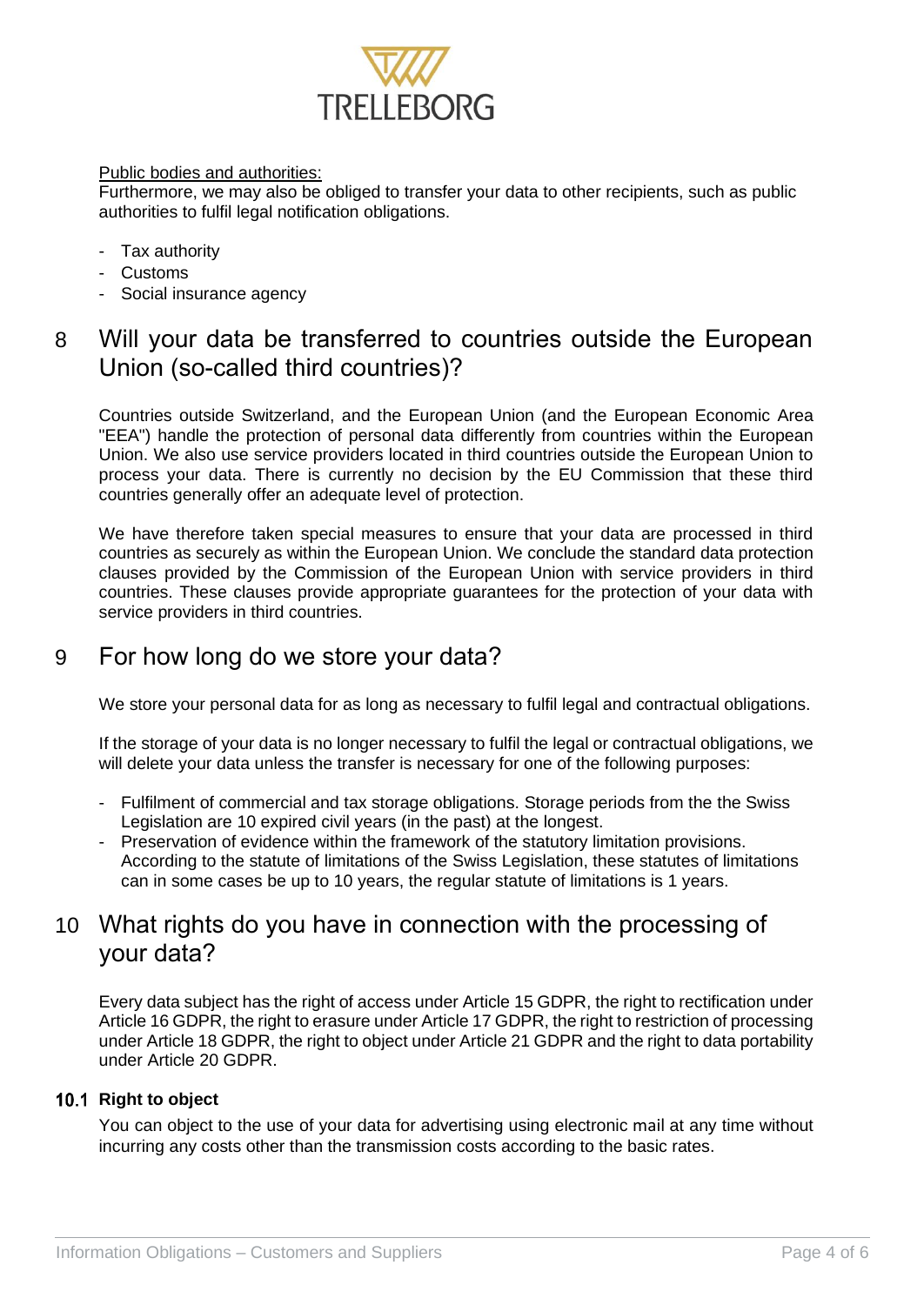

#### • **What right do you have in the event of data processing for legitimate or public interest?**

Pursuant to Art. 21 para. 1 GDPR, you have the right to object at any time to the processing of personal data concerning you on the basis of Art. 6 para.1 lit. e GDPR (data processing in the public interest) or Article 6 para.1 lit. f GDPR (data processing to protect a legitimate interest), this also applies to profiling based on this provision.

In the event of your objection, we will no longer process your personal data unless we can prove compelling grounds for processing that outweigh your interests, rights and freedoms, or the processing serves to assert, exercise or defend legal claims.

#### • **What right do you have in the event of data processing for direct marketing?**

If we process your personal data for direct marketing purposes, you have the right pursuant to Art. 21 para. 2 GDPR to object at any time to the processing of personal data concerning you for the purpose of such advertising, this also applies to profiling insofar as it is associated with such direct marketing.

In the event of your objection to processing for direct marketing purposes, we will no longer process your personal data for these purposes.

#### **10.2 Revocation of consent**

You can revoke your consent to the processing of your personal data at any time. Please note that the revocation is only valid for the future.

#### **10.3 Right to information**

You may request information as to whether we have stored personal data about you. If you wish, we will inform you of the data concerned, the purposes for which the data is processed, to whom this data is disclosed, how long the data is stored and what further rights you are entitled to with regard to this data.

#### **10.4 Further rights**

In addition, you have the right to have your data corrected or deleted. If there is no reason for further storage, we will delete your data, otherwise we will restrict processing. You may also request that we provide all personal information that you have provided to us in a structured, current and machine-readable format either to you or to a person or company of your choice.

#### **10.5 Assertion of your rights**

To exercise your rights, you can contact the data protection officer using the contact details provided or the controller via this [link](https://www.trelleborg.com/en/contact--us/data--privacy) We will process your enquiries immediately and in accordance with legal requirements and inform you of the measures we have taken.

### 11 Is there an obligation to provide your personal data?

In order to enter into a business relationship, you must provide us with the personal data that is necessary for the execution or preparation of the contractual relationship or that we are required to collect by law. If you do not provide us with this data, it is not possible for us to carry out and process the contractual relationship respectively its preparation.